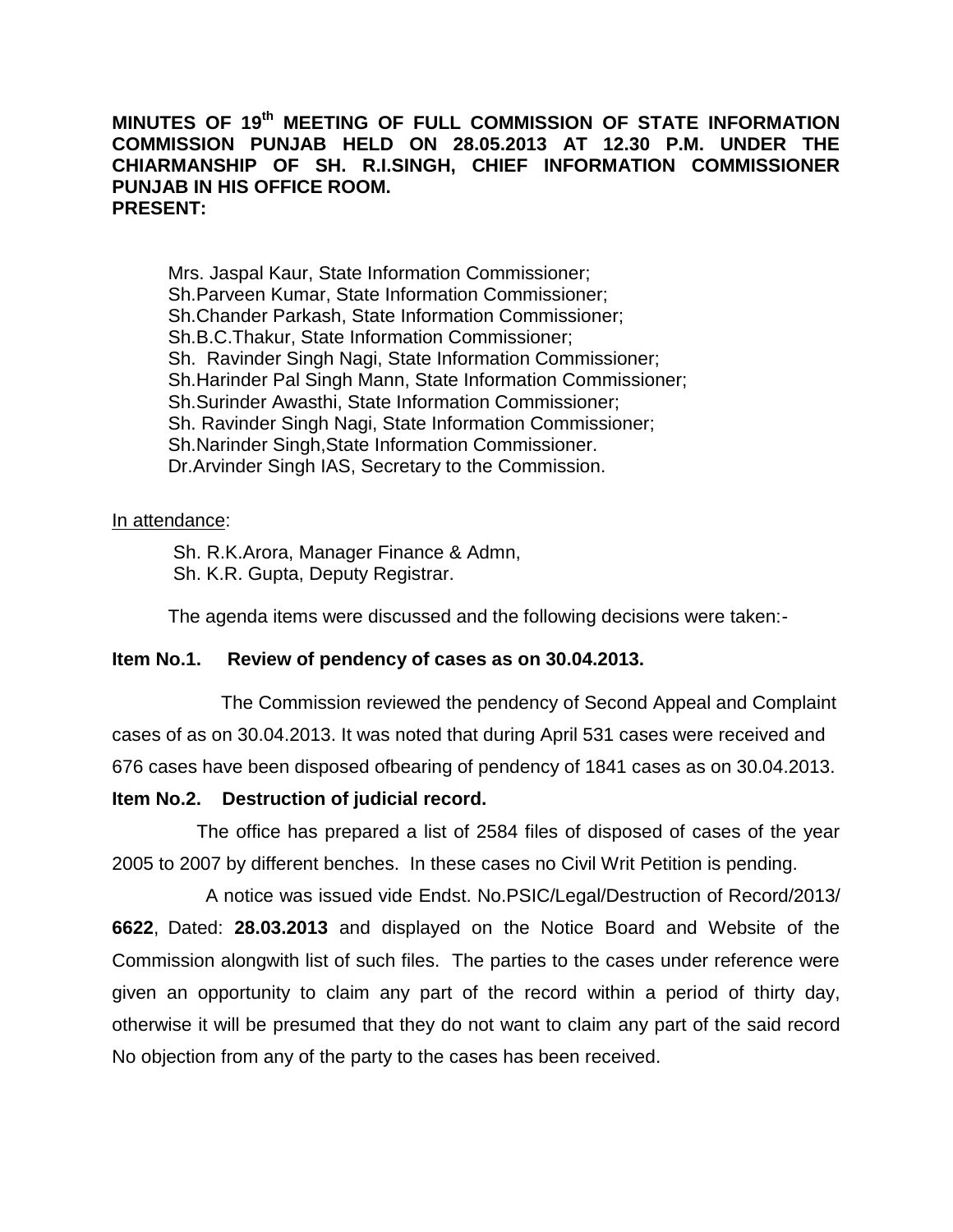After discussing the whole matter, it has been decided that above 2584 files may be destroyed with the help of a Paper Shredding Machine, as per Para 7 of the Punjab State Information Commission (Destruction of Judicial Records) Office Order 2011. For doing this work a Committee consisting of Manager Finance and Accounts and Deputy Registrar of the Commission is constituted, which will get it done under their Supervision.

### **Item No.3.**

# **Increase in the salary of the officials of the Punjab State Information Commission**.

 The Full Commission considered the item as per agenda note placed before it. As per decision taken in the  $17<sup>th</sup>$  Meeting of the Full Commission held on 01.01.2013, the Government was requested vide letter No.17/1/2011-SA-Admn-PSIC/162,dated 15.01.2013 for increase in salary of the officials of the Commission. In response to this, the A.D. had informed vide their letter No.2/9/2005-4 G.R.1/34842, dated 21.03.2013, that  $\cdot$ 

"ਆਪ ਦੀ ਤਜਵੀਜ ਨੂੰ ਵਿਚਾਰਨ ਉਪਰੰਤ ਹੇਠ ਲਿਖੇ ਅਨੁਸਾਰ ਸਲਾਹ ਦਿੱਤੀ ਗਈ ਹੈ :<del>-</del>

- 1. ਠੇਕੇ ਦ ਆਧਾਰ ਤੇ ਨਿਯੁਕਤ ਕਰਮਚਾਰੀਆਂ ਦੀਆਂ ਤਨਖਾਹਾਂ ਤੈਅ ਕਰਨ ਸਬੰਧੀ ਪੌਲਿਸੀ ਵਿੱਤ ਵਿਭਾਗ ਵਲੋਂ ਤਿਆਰ ਕੀਤੀ ਜਾ ਰਹੀ ਹੈ।
- 2. ਆਪ ਨੂੰ ਸਲਾਹ ਦਿੱਤੀ ਜਾਂਦੀ ਹੈ ਕਿ ਨਵੀਂ ਪੌਲਿਸੀ ਆਉਣ ਤੋਂ ਬਾਦ ਜੇਕਰ ਜਰੂਰਤ ਹੋਵੇ ਤਾਂ ਸਰਕਾਰ ਨੂੰ ਤਜਵੀਜ ਭੇਜੀ ਜਾਵੇ। ਇਸ ਤੋਂ ਇਲਾਵਾ ਜੇਕਰ 2 ਮਹੀਨੇ ਵਿਚ ਸਰਕਾਰ ਵਲੋ. ਪੌਲਿਸੀ ਨਿਰਧਾਰਤ ਨਹੀਂ ਹੁੰਦੀ ਤਾਂ ਇਸ ਸਬੰਧੀ ਮੁੜ ਤਜਵੀਜ ਸਰਕਾਰ ਨੂੰ ਭੇਜੀ ਜਾਵੇ।

ਇਹ ਪੱਤਰ ਵਿੱਤ ਵਿਭਾਗ ਦੇ ਅੰ.ਵਿ.ਪ. ਨੰ: 14/29/2010-3 ਵਿ.ਖ.1/30578/1, ਮਿਤੀ 12-03-2013 ਰਾਹੀਂ ਜਾਰੀ ਕੀਤੀ ਜਾਂਦਾ ਹੈ।"

 It was also felt necessary that the Government may be addressed to provide regular staff in the Commission and till than it was decided that Ld. CIC may write D.O. letter to the Principal Secretary, Department of Governance Reforms Punjab for his taking up the matter with the Finance Department so as to decide the case in a time bound manner regarding increase of salaries of employees working in the Commission as per recommendations already made by the Commission.